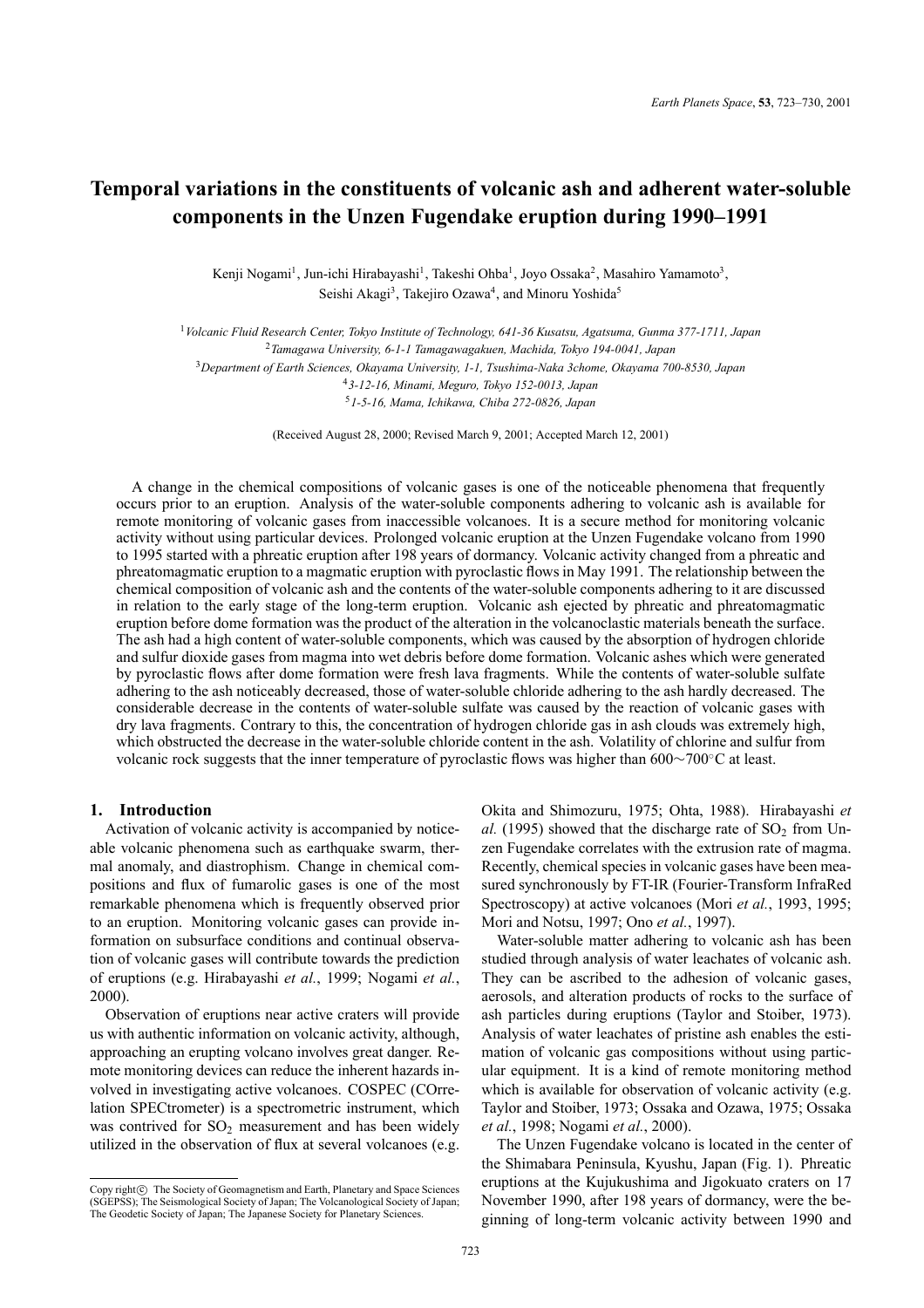

Fig. 1. Map showing localities of volcanic ash and volcanic gas samples collected at and around the Unzen Fugendake volcano.

|  |  |  | Table 1. Major components compositions of volcanic ejecta and lava from the Unzen Fugendake volcano. |
|--|--|--|------------------------------------------------------------------------------------------------------|
|  |  |  |                                                                                                      |

| Date      | Locality             | SiO <sub>2</sub> | TiO <sub>2</sub> | $Al_2O_3$ | $FeO*$ | MnO  | MgO  | CaO  | Na <sub>2</sub> O | $K_2O$ | $P_2O_5$ | Ig.loss   |
|-----------|----------------------|------------------|------------------|-----------|--------|------|------|------|-------------------|--------|----------|-----------|
| 18-Nov-90 | Kujikushima-U        | 60.87            | 0.71             | 15.54     | 4.89   | 0.08 | 1.83 | 3.76 | 2.69              | 2.08   | 0.20     | 4.31      |
| 18-Nov-90 | Kujukushima-M        | 62.14            | 0.68             | 15.95     | 4.75   | 0.07 | 1.71 | 4.28 | 2.69              | 1.93   | 0.16     | 4.64      |
| 18-Nov-90 | Kujukushima-L        | 61.71            | 0.71             | 16.01     | 4.62   | 0.08 | 1.82 | 4.03 | 2.66              | 2.05   | 0.16     | 4.79      |
| 12-Feb-91 | Shimabara City       | 60.87            | 0.67             | 16.35     | 4.50   | 0.10 | 2.31 | 5.22 | 3.30              | 2.05   | 0.16     |           |
| 18-Mar-91 | Fugendake            | 61.19            | 0.70             | 16.04     | 4.56   | 0.10 | 2.30 | 4.92 | 3.10              | 2.08   | 0.17     | 2.44      |
| 20-Apr-91 | Muhyozawa            | 60.83            | 0.70             | 16.15     | 4.62   | 0.10 | 2.31 | 5.01 | 3.12              | 2.07   | 0.17     | 3.09      |
| 30-Apr-91 | Kujukushima          | 61.66            | 0.70             | 16.54     | 4.43   | 0.09 | 2.21 | 4.95 | 3.26              | 2.10   | 0.17     | 2.62      |
| 8-Jun-91  | Kashiwanomachi       | 63.64            | 0.64             | 16.21     | 4.19   | 0.09 | 2.12 | 4.60 | 3.20              | 2.40   | 0.19     |           |
| 19-Jun-91 | Nita Pass            | 65.35            | 0.57             | 15.96     | 3.71   | 0.09 | 1.99 | 4.30 | 3.46              | 2.54   | 0.16     | 0.70      |
| 25-Jun-91 | Mie J. H. School     | 65.43            | 0.60             | 16.82     | 3.98   | 0.09 | 2.02 | 4.51 | 3.41              | 2.40   | 0.16     |           |
| 27-Jun-91 | Jogenji Temple       | 65.49            | 0.59             | 16.38     | 3.95   | 0.09 | 2.03 | 4.57 | 3.29              | 2.42   | 0.16     |           |
| 22-Jul-91 | Jonai 2-Chome        | 64.28            | 0.59             | 16.36     | 3.83   | 0.08 | 1.97 | 4.48 | 3.30              | 2.39   | 0.16     |           |
| 25-Jul-91 | Mie J. H. School     | 64.51            | 0.61             | 16.47     | 3.83   | 0.08 | 1.93 | 4.63 | 3.31              | 2.37   | 0.16     |           |
| 7-Aug-91  | <b>Fukae Town</b>    | 63.24            | 0.64             | 17.01     | 4.03   | 0.09 | 2.12 | 4.75 | 3.25              | 2.24   | 0.17     |           |
| 8-Aug-91  | <b>JMA</b> Unzen Obs | 63.63            | 0.56             | 15.94     | 3.74   | 0.09 | 2.08 | 4.42 | 3.42              | 2.39   | 0.15     |           |
| 12-Aug-91 | Senbongi             | 64.34            | 0.64             | 16.66     | 4.08   | 0.09 | 2.17 | 4.90 | 3.56              | 2.11   | 0.16     | 0.67      |
| 13-Aug-91 | <b>JMA</b> Unzen Obs | 64.63            | 0.61             | 16.67     | 3.85   | 0.09 | 2.17 | 4.50 | 3.50              | 2.40   | 0.16     |           |
| 26-Aug-91 | <b>JMA Unzen Obs</b> | 63.91            | 0.60             | 16.49     | 3.91   | 0.09 | 2.15 | 4.54 | 3.43              | 2.36   | 0.16     |           |
| 27-Aug-91 | <b>JMA Unzen Obs</b> | 65.49            | 0.61             | 16.83     | 4.01   | 0.09 | 2.12 | 4.53 | 3.52              | 2.44   | 0.17     |           |
|           | Dome 1               | 64.90            | 0.64             | 16.53     | 4.22   | 0.10 | 2.20 | 4.83 | 3.57              | 2.31   | 0.16     |           |
|           | Dome 3               | 64.51            | 0.66             | 16.38     | 4.39   | 0.10 | 2.31 | 4.89 | 3.54              | 2.30   | 0.16     |           |
|           | Old lava**           | 62.60            | 0.85             | 15.80     | 4.99   | 0.09 | 2.91 | 5.33 | 3.70              | 2.17   | 0.24     | $0.58***$ |

FeO∗: Total Fe as FeO, Old lava∗∗: Yamamoto (1960), ∗∗∗: H2O (±).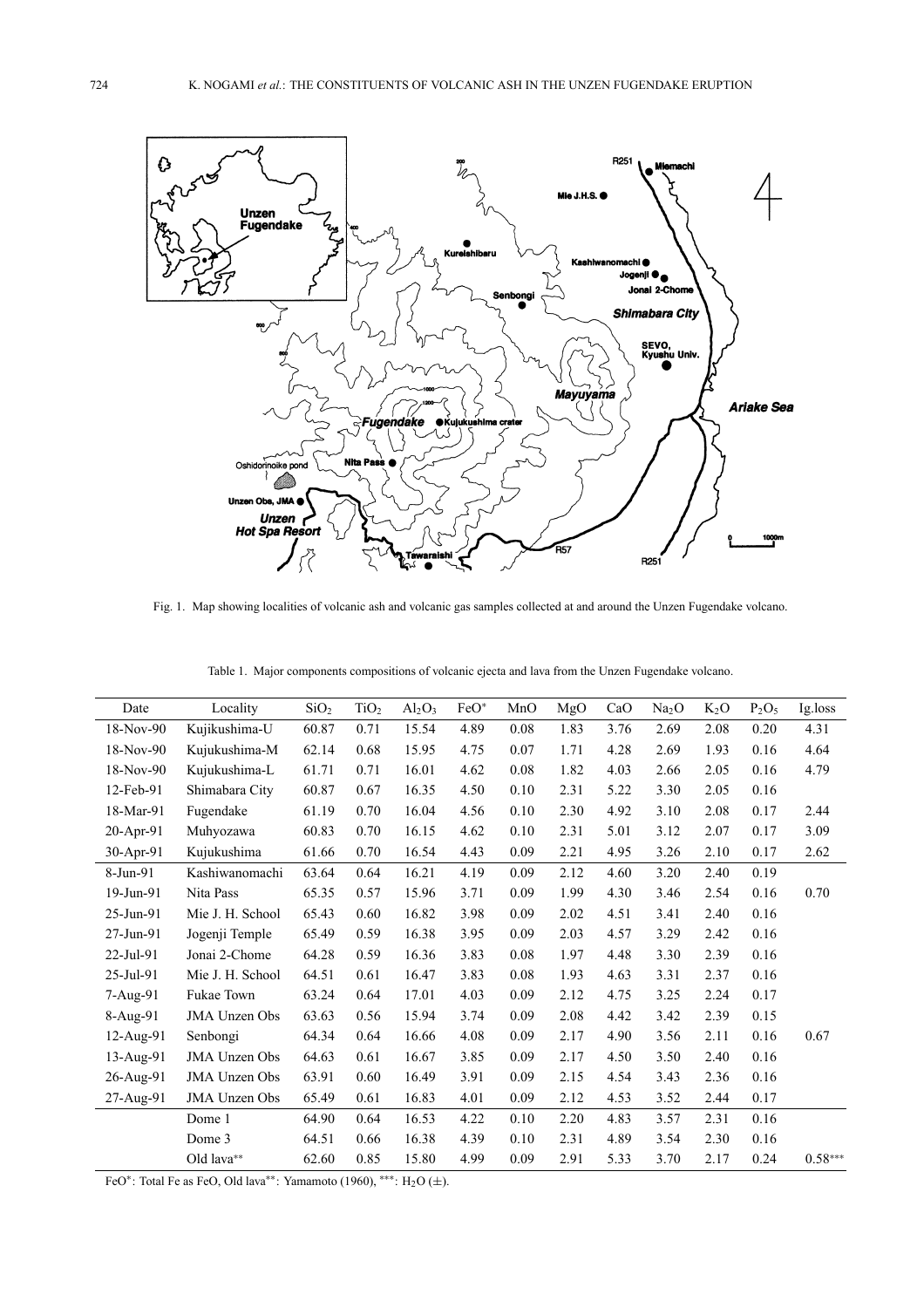

Fig. 2. Relative  $SiO_2$ ,  $Al_2O_3$  and FeO ratios of the volcanic ash and the dome lava.



Fig. 3. XRD patterns of volcanic ash collected at Kujukushima crater (a), Fugen Shrine (b) in stage I and Shimabara City (c) in stage II.

1995. Emission of ash from the new craters ceased after a few days and only fumarolic activity at the Kujukushima crater continued until February 1991 with a gradual decrease of temperature and gas flux.

On 12 February 1991, eruption suddenly resumed, resulting in the formation of the craters Byobuiwa. Violent phreatomagmatic eruptions took place intermittently at the craters until early May 1991. A reddish new lava spine appeared at the Jigokuato crater on 20 May and grew into a lava dome within a few days. Lava blocks filled the crater and the collapse of these blocks into the eastern outer slope of the crater generated the first pyroclastic flows on 24 May (Geological party, Joint University Research Group, 1992; Nakada *et al.*, 1999).

In this paper, we focus on the volcanic activity between November 1990 and August 1991 because the type of eruption drastically changed during this period. We discuss the relationship between chemical composition of volcanic ash and the contents of water-soluble components adhering to it during the early stage of the prolonged volcanic activity.

## **2. Sampling and Analysis**

The period from 17 November 1990 to 31 August 1991 are divided into two stages according to the type of eruption. Stage I is the period from 17 November 1990 to 24 May 1991 in which phreatic and phreatomagmatic eruptions occurred at the summit craters of this volcano. Stage II is the following period from 24 May to 31 August 1991 in which lava domes formed and pyroclastic flows due to the collapse of lava blocks were frequently generated.

Figure 1 shows the ash sampling sites near Unzen Fugendake. Volcanic ash which was contaminated by soil and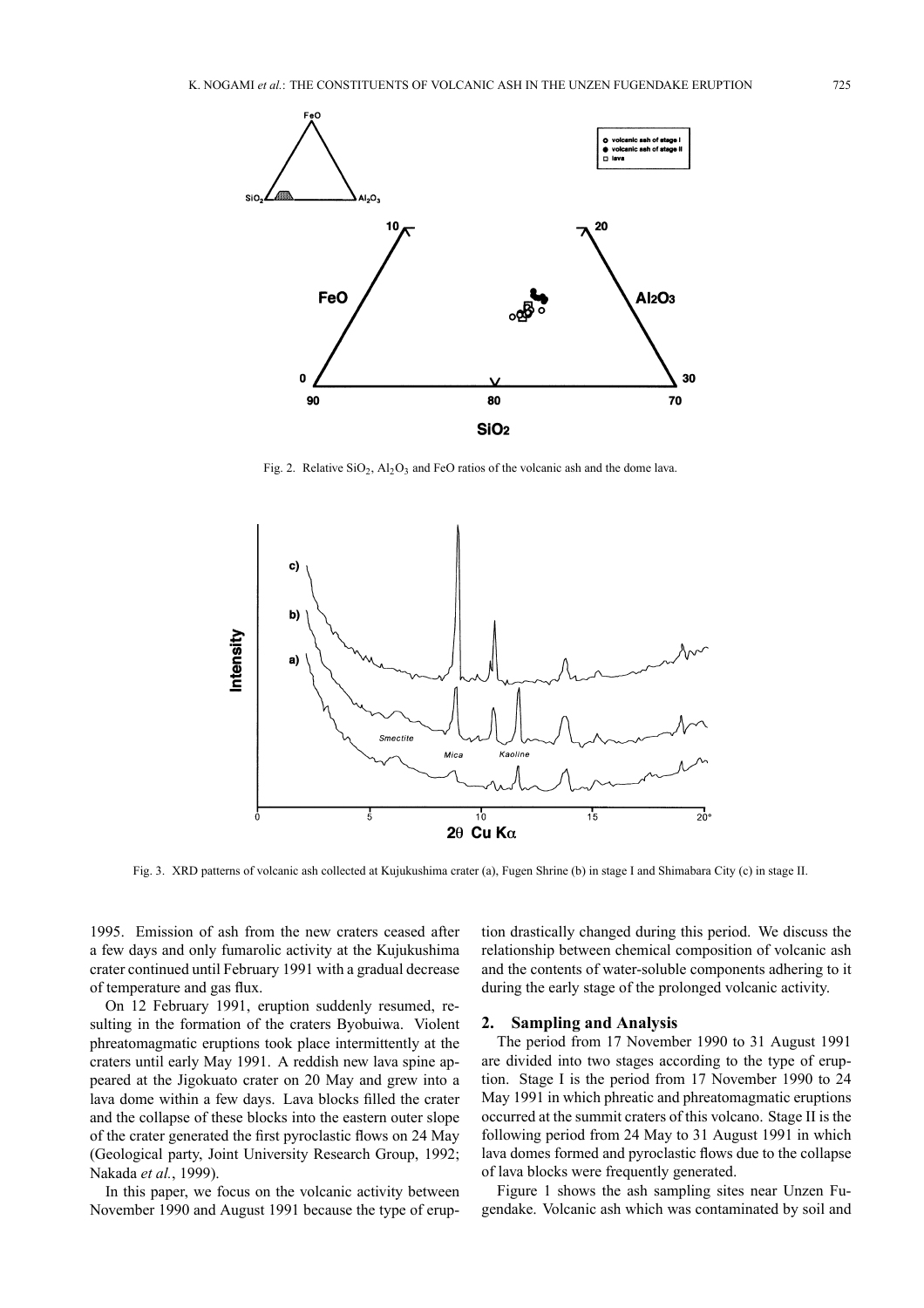| No.            | Date      | Locality                    | pH   | Fluoride*                | Chloride* | Sulfate* | $Cl/SO4**$ |
|----------------|-----------|-----------------------------|------|--------------------------|-----------|----------|------------|
| $\mathbf{1}$   | 18-Nov-90 | Kujukushima ejecta Upper    |      |                          | 293       | 3580     | 0.22       |
| $\overline{c}$ | 18-Nov-90 | Kujukushima ejecta Middle   |      |                          | 250       | 3760     | $0.18\,$   |
| 3              | 18-Nov-90 | Kujukushima ejecta Lower    | 4.36 | $\overline{\phantom{0}}$ | 167       | 3470     | 0.13       |
| 4              | 18-Nov-90 | Fugen Shrine                |      |                          | 510       | 5160     | 0.26       |
| 5              | 18-Nov-90 | Nita Pass                   |      |                          | 321       | 3480     | 0.25       |
| 6              | 12-Feb-91 | Nita Pass                   |      |                          | 510       | 3860     | 0.36       |
| 7              | 12-Feb-91 | Nita Pass                   | 7.57 |                          | 529       | 4340     | 0.33       |
| 8              | 12-Feb-91 | Fugen Shrine                | 7.22 |                          | 424       | 3800     | 0.30       |
| 9              | 12-Feb-91 | Shimabara City              |      |                          | 510       | 3860     | 0.36       |
| 10             | 18-Feb-91 | 1.2 km SE of Nita Pass      |      |                          | 358       | 3490     | 0.28       |
| 11             | 18-Feb-91 | 200 m East of summit crater | 7.24 |                          | 367       | 3580     | 0.28       |
| 12             | 18-Mar-91 | Fugendake                   | 5.71 | $\overline{\phantom{0}}$ | 547       | 4240     | 0.35       |
| 13             | 31-Mar-91 | Fugendake                   | 4.05 |                          | 37.5      | 3800     | 0.03       |
| 14             | 09-Apr-91 | Kazaana                     | 4.32 | 4.6                      | 381       | 3860     | 0.27       |
| 15             | 12-Apr-91 | Kazaana                     | 4.61 |                          | 433       | 4960     | 0.24       |
| 16             | 20-Apr-91 | Muhyozawa                   | 4.96 |                          | 576       | 5820     | 0.27       |
| 17             | 30-Apr-91 | Kujukushima crater          | 4.25 |                          | 504       | 5020     | 0.27       |
| 18             | 11-May-91 | Fugendake                   | 4.74 |                          | 388       | 6000     | 0.18       |
| 19             | 27-May-91 | Fukae Town                  | 5.43 | 8.1                      | 77.8      | 450      | 0.47       |
| 20             | 27-May-91 | Kureishibaru                | 5.15 | 5.9                      | 128       | 682      | 0.51       |
| 21             | 27-May-91 | Fukae Town Kami-Ohnokoba    |      | 72.8                     | 785       | 0.25     |            |
| 22             | 30-May-91 | Tawaraihi                   | 4.64 | 15.4                     | 184       | 646      | 0.77       |
| 23             | 02-Jun-91 | Yakeyama                    | 5.50 | 2.2                      | 54.4      | 125      | 1.18       |
| 24             | 03-Jun-91 | Shimabara Castle            |      | 40.8                     | 71.4      | 242      | $0.80\,$   |
| 25             | 05-Jun-91 | Shimabara City              | 4.63 | 11.1                     | 105       | 317      | 0.90       |
| 26             | 08-Jun-91 | Shimabara, Mie machi        | 4.73 | 11                       | 137       | 668      | 0.56       |
| 27             | 08-Jun-91 | Shimabara City              | 4.36 | 6.7                      | 232       | 770      | 0.82       |
| 28             | 08-Jun-91 | Shimabara, Kashiwanomachi   | 6.13 | 4.9                      | 231       | 532      | 1.18       |
| 29             | 16-Jun-91 | Nita Pass                   | 4.56 | 7.9                      | 60        | 127      | 1.28       |
| 30             | 17-Jun-91 | Unzen Spa                   | 4.50 | 7.9                      | 167       | 160      | 2.83       |
| 31             | 17-Jun-91 | Unzen P and J. H. School    | 6.01 | 5.3                      | 74.3      | 100      | 2.01       |
| 32             | 18-Jun-91 | Nita Pass                   | 4.88 | 20.5                     | 165       | 268      | 1.67       |

Table 2. Water-soluble components adhering to volcanic ash from the Unzen Fugendake volcano.

exposed to rain was not available for chemical analysis. Dry ash was gathered from leaves and windscreens of parked cars to avoid soil contamination. Falling ash was also collected on plastic sheets.

At stage II, pyroclastic flows with ash fall occurred with some frequency. As we could not follow all of them, we asked some residents of Shimabara City to collect volcanic ash in plastic vessels. Immediately after the volcanic ash was collected, the samples were sent to our laboratory. The fresh samples were used in the analysis of water-soluble components and rock-forming components. The number of ash samples collected near the volcano amounted to 64 in the two stages.

Each ash sample was correctly weighed and warmed in about 60 ml of pure water on a hot plate at about 80◦C for 12 hours. The solution containing the ash was transferred

to a 100-ml measuring flask through a filter and then diluted with distilled water. Concentrations of fluoride, chloride, and sulfate ions in the water leachates were determined by ion chromatography. The contents of water-soluble component  $x$  in mg per 1 kg of ash was calculated by the simple equation

$$
W_x = 100 \times C_x \times A^{-1},
$$

where  $W_x$ ,  $C_x$ , and *A* are the contents of water-soluble component *x* adhering to the ash (in mg/1 kg), the concentration of component  $x$  in water leachates of ashes (in ppm), and the weight of the ash sample (in grams), respectively.

The major elements of ash and dome lava were analyzed by X-Ray fluorescence (XRF) at the Kusatsu-Shirane Volcano Observatory of the Tokyo Institute of Technology. X-Ray Diffraction (XRD) patterns of constituent minerals of the ash were obtained with Ni-filtered Cu-Kα radiation and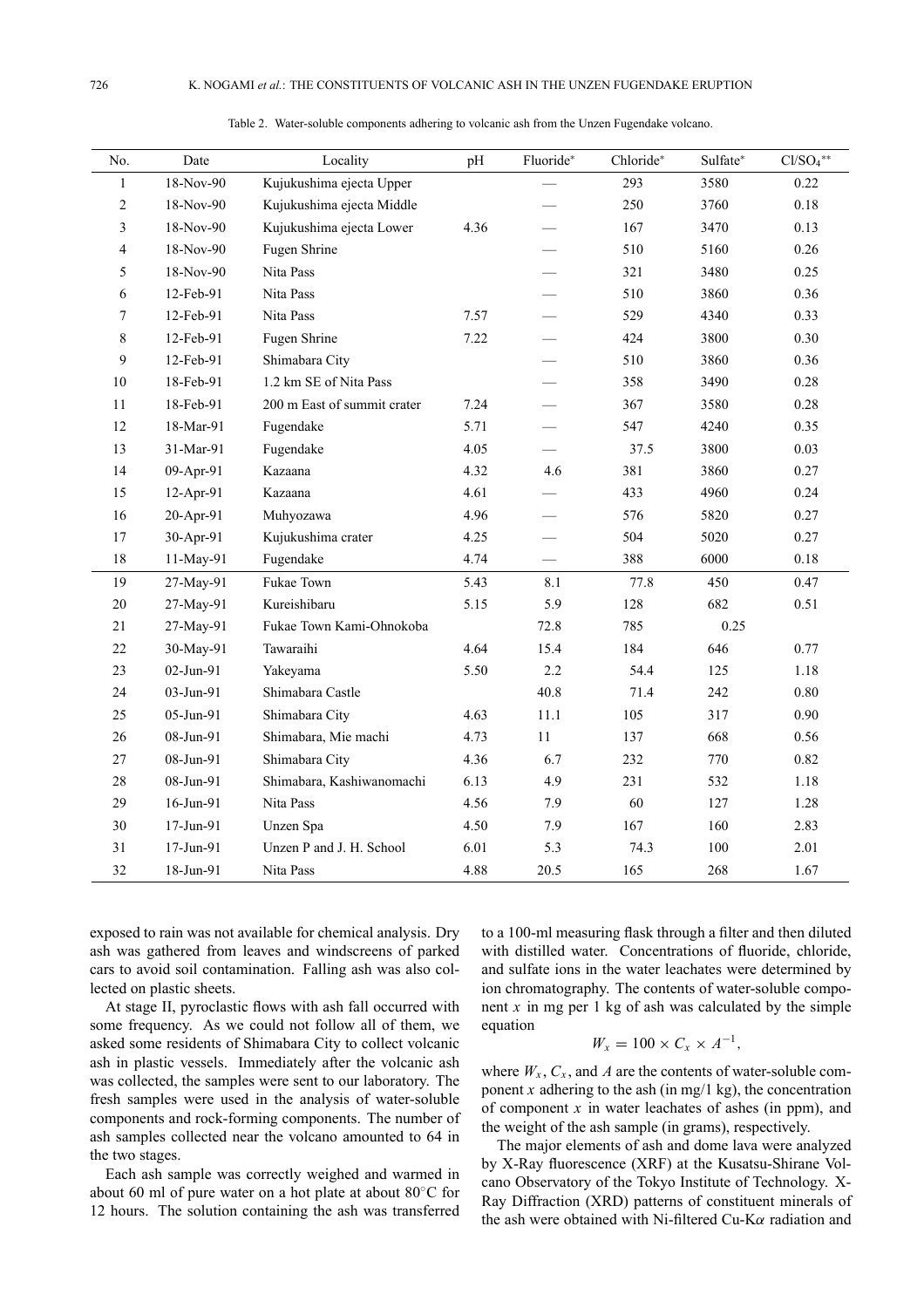| No. | Date      | Locality                 | pH   | Fluoride* | Chloride* | Sulfate* | $Cl/SO4**$ |
|-----|-----------|--------------------------|------|-----------|-----------|----------|------------|
| 33  | 25-Jun-91 | Mie J. H. School         | 5.89 | 2.1       | 110       | 262      | 1.14       |
| 34  | 26-Jun-91 | Yakeyama                 | 4.66 | 10.5      | 254       | 267      | 2.58       |
| 35  | 27-Jun-91 | Shimabara City           | 4.66 | 8.2       | 137       | 257      | 1.44       |
| 36  | 27-Jun-91 | Mie J. H. School         | 5.34 | 22.1      | 257       | 194      | 3.59       |
| 37  | 27-Jun-91 | Jogenji Temple           |      | 8.0       | 118       | 266      | 1.20       |
| 38  | 27-Jun-91 | Jogenji Temple           |      | 8.9       | 149       | 283      | 1.43       |
| 39  | 27-Jun-91 | Shimabara, Jonai 2-Chome | 5.66 | 13.9      | 449       | 262      | 5.16       |
| 40  | 05-Jul-91 | Shimabara City           | 4.53 | 35.7      | 219       | 459      | 1.29       |
| 41  | 13-Jul-91 | SEVO, Kyushu Univ.       | 4.70 | 14.1      | 158       | 68       | 6.30       |
| 42  | 16-Jul-91 | Shimabara City           | 4.54 | 6.8       | 252       | 101      | 6.76       |
| 43  | 18-Jul-91 | Shimabara City           | 4.53 | $11\,$    | 129       | 51.8     | 6.75       |
| 44  | 19-Jul-91 | Shimabara City           | 4.31 | 20.5      | 595       | 144      | 11.2       |
| 45  | 22-Jul-91 | Shimabara, Jonai 2-Chome | 5.35 | 7.0       | 110       | 159      | 1.87       |
| 46  | 22-Jul-91 | Shimabara, Jonai 2-Chome | 5.45 | 6.5       | 593       | 261      | 6.16       |
| 47  | 25-Jul-91 | Mie J. H. School         | 5.47 | 7.7       | 461       | 391      | 3.19       |
| 48  | 01-Aug-91 | Shimabara, Jonai 2-Chome | 5.27 | $18\,$    | 329       | 162      | 5.50       |
| 49  | 02-Aug-91 | SEVO, Kyushu Univ.       | 4.54 | 18.9      | 327       | 126      | 7.03       |
| 50  | 05-Aug-91 | SEVO, Kyushu Univ.       | 4.32 | 27.4      | 478       | 79.8     | 16.2       |
| 51  | 05-Aug-91 | SEVO, Kyushu Univ.       | 4.38 | 56.2      | 708       | 166      | 11.6       |
| 52  | 05-Aug-91 | SEVO, Kyushu Univ.       | 4.39 | 102       | 458       | 86       | 14.4       |
| 53  | 07-Aug-91 | Fukae Town               | 4.35 | 16        | 402       | 130      | 8.38       |
| 54  | 07-Aug-91 | Fukae Town               | 4.40 | 6.2       | 239       | 76       | 8.52       |
| 55  | 11-Aug-91 | Shimabara, Jonai 2-Chome | 5.49 | 49.2      | 1630      | 344      | 12.8       |
| 56  | 12-Aug-91 | Senbongi                 | 4.57 | 40.2      | 1240      | 274      | 12.3       |
| 57  | 12-Aug-91 | Minami Shimabara station | 5.13 | 54.2      | 924       | 410      | 6.11       |
| 58  | 12-Aug-91 | Jogenji Temple           | 6.08 | 44.6      | 710       | 375      | 5.13       |
| 59  | 13-Aug-91 | Nita Pass                | 5.22 | 9.8       | 336       | 273      | 3.34       |
| 60  | 26-Aug-91 | Unzen P and J. H. School | 5.38 | 26.6      | 347       | 218      | 4.31       |
| 61  | 30-Aug-91 | Mie J. H. School         | 5.29 | 9.4       | 574       | 163      | 9.54       |
| 62  | 31-Aug-91 | SEVO, Kyushu Univ.       | 4.96 | 7.3       | 578       | 315      | 4.97       |
| 63  | 31-Aug-91 | Mie J. H. School         | 5.70 | 7.5       | 255       | 333      | 2.08       |
| 64  | 31-Aug-91 | Mie J. H. School         | 5.69 | 8.2       | 223       | 218      | 2.77       |

#### Table 2. (continued).

∗: in mg/1 kg of ash, ∗∗: in molar ratio.

at a scanning speed of  $0.02^{\circ}/sec$  over a range of  $2^{\circ}$  to  $20^{\circ}$   $2\theta$ .

#### **3. Results and Discussion**

### **3.1 Chemical composition of the ash**

The chemical composition of ash and lava are listed in Table 1. Volcanic ash collected at each stage showed little change in composition. "Ig.loss" given in Table 1 is a percentage of weight loss on ignition without correction of weight gain by oxidation of FeO to  $Fe<sub>2</sub>O<sub>3</sub>$ . This indicates that the degrees of hydration of all ash collected at stage I are higher than those of ash collected at stage II.

The relative  $SiO<sub>2</sub>$ ,  $Al<sub>2</sub>O<sub>3</sub>$ , and FeO ratios of ashes and dome lava are shown in Fig. 2. The relative ratios of ash from stage II fall within a limited field and are very similar to those of old Fugendake lava and new dome lava. On the

other hand, the ratios of ash at stage I are enriched in FeO.

XRD patterns of representative ash samples at each stage are illustrated in Fig. 3. Smectite and kaoline are identified in all the ash from stage I, while no clay minerals are detected in the ash at stage II. Kaolinite, which is formed by weathering of rock-forming silicates, is stable in the Earth's surface environment. Smectite, which is formed by a change in alkaline conditions is stable in the subsurface environment.

It is generally acknowledged that rocks are depleted in  $SiO<sub>2</sub>$  and enriched in FeO through changes beneath the Earth's surface (e.g. Ossaka, 1968). Though ash from stage I contained vitreous fragments after resumption of eruptions in February 1991 (e.g. Nakada *et al.*, 1995), they are regarded as alteration products of old Fugendake lava and vol-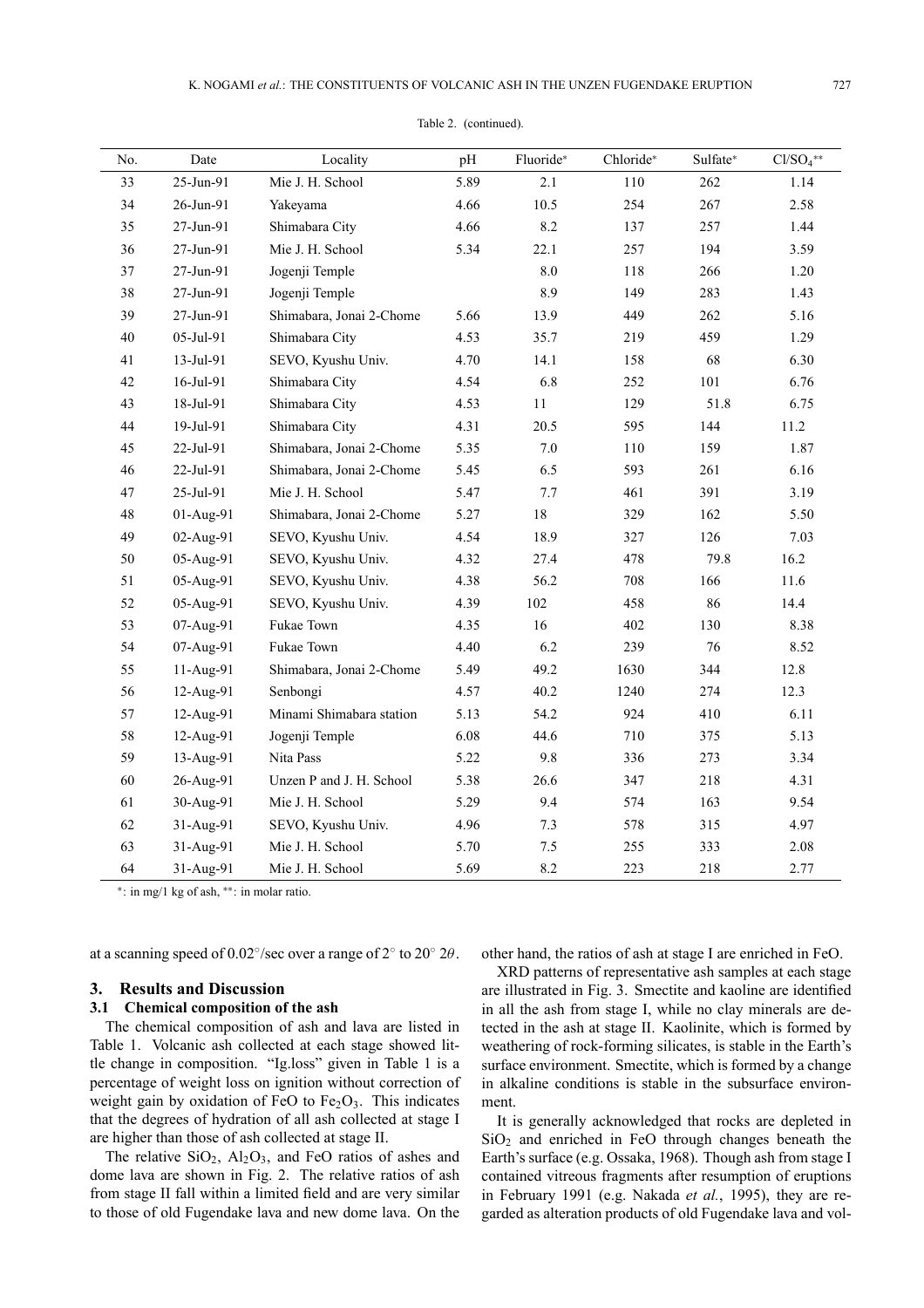



Fig. 4. Change of the contents of water-soluble chloride and sulfate adhering to the volcanic ash.

canoclastic materials beneath the Earth's surface. Contrary to this, ash generated by pyroclastic flows at stage II are fine fragments of new lava. The composition of ash shown in Fig. 2 indicates that segregation of constituent minerals of dome lava rarely occurred during drifting of pyroclastic flows in ash clouds. Watanabe *et al.* (1999) pointed out through microscopic observation that the dominant constituents of volcanic ash changed from light minerals and lithic fragment to non-vesiculated glass after dome formation.

#### **3.2 Water-soluble components adhering to ash**

The contents of water-soluble components are listed, with pH values of water leachates, in Table 2. Figure 4 shows the relationship between the contents of water-soluble chloride and sulfate. Ash from stage II is distinguished from that of stage I in the  $Cl-SO<sub>4</sub><sup>2</sup>$  diagram by its sulfate content. The contents of water-soluble fluoride and chloride in the ash are shown in Fig. 5. The data are scattered in the F-Cl diagram and no clear correlation between the two components was found.

Temporal change in  $Cl^{-}/SO_4^{2-}$  molar ratios is shown in Fig. 6. The Cl/S ratios become higher than 5 during early July 1991. Although equivalence between the  $Cl^{-}/SO_4^{2-}$ molar ratios of water leachates of ash and  $HCl/SO<sub>2</sub>$  molar ratios of volcanic gases diffusing in the atmosphere has been confirmed at the Sakurajima volcano (Ossaka and Ozawa, 1975), we never obtained such high values of water leachates of volcanic ash before. Thus, volcanic gases diffusing in the atmosphere were collected near lava domes on 22 July 1991 to examine the  $HCVSO<sub>2</sub>$  molar ratios of volcanic gases. A radio-controlled aircraft equipped with vacuum bottles was used for collecting volcanic gas samples. The molar ratios of  $HC<sub>1</sub>/SO<sub>2</sub>$  in diffusing gases were 6, which is equal to the  $Cl^{-}/SO_4^{2-}$  molar ratios in water leachates of the ash collected on that day. This proved that the Cl/S molar ratio of volcanic gases was equivalent to the

Fig. 5. The contents of water-soluble fluoride and chloride adhering to the volcanic ash.

ratio of water leachates and that the concentration of HCl gas was much higher than that of  $SO<sub>2</sub>$  gas in ash clouds.

The equilibrium temperature calculated from the chemical composition of fumarolic gases was between 850 and 911<sup>°</sup>C (Ohba *et al.*, 1994) and the temperature of the dome lava was estimated by Fe-Ti oxide geothermometers to be between 780 and 880◦C (Nakada and Motomura, 1999). The contents of volatile components in magma controls the chemical composition of volcanic gases and the type of eruption. Quantification of the contents of volatile components in dome lava are indispensable in understanding the degassing processes of volatile components from dome lava. The contents of fluorine, chlorine, and sulfur in new dome lava collected in June 1991 ranged from 230 to 275 ppm, from 197 to 322 ppm, and from 50 to 100 ppm, respectively (Hirabayashi *et al.*, 1992). Yoshida (1962) experimentally investigated the behavior of F, Cl, and S in the degassing processes from volcanic rocks. He concluded that F was the least volatile below 800◦C and that S and Cl volatilized above 400 and 600◦C, respectively. At 800◦C, about 75 percent of the chlorine content and about 90 percent of the sulfur content volatilized from the rock. This result indicated that the Cl/S molar ratio in volcanic gases at high temperatures was approximately equivalent to the ratio in the rock. The molar ratio of Cl/S of the dome lava was higher than 3, which caused a high Cl/S ratio of volcanic gases in ash clouds. The volatility of chlorine and sulfur from the rock suggests that the inner temperature of pyroclastic flows was higher than 600∼700◦C.

At stage I, the volcanic ash which was ejected with the volcanic gases from the Jigokuato and Kujukushima craters was altered volcanoclastic materials containing clay minerals. Kagiyama *et al.* (1999) revealed an electrical resistivity structure beneath the Unzen volcano by extensive magnetotelluric surveys. A low resistivity layer, which was interpreted to be a water-saturated layer, was found at 400 to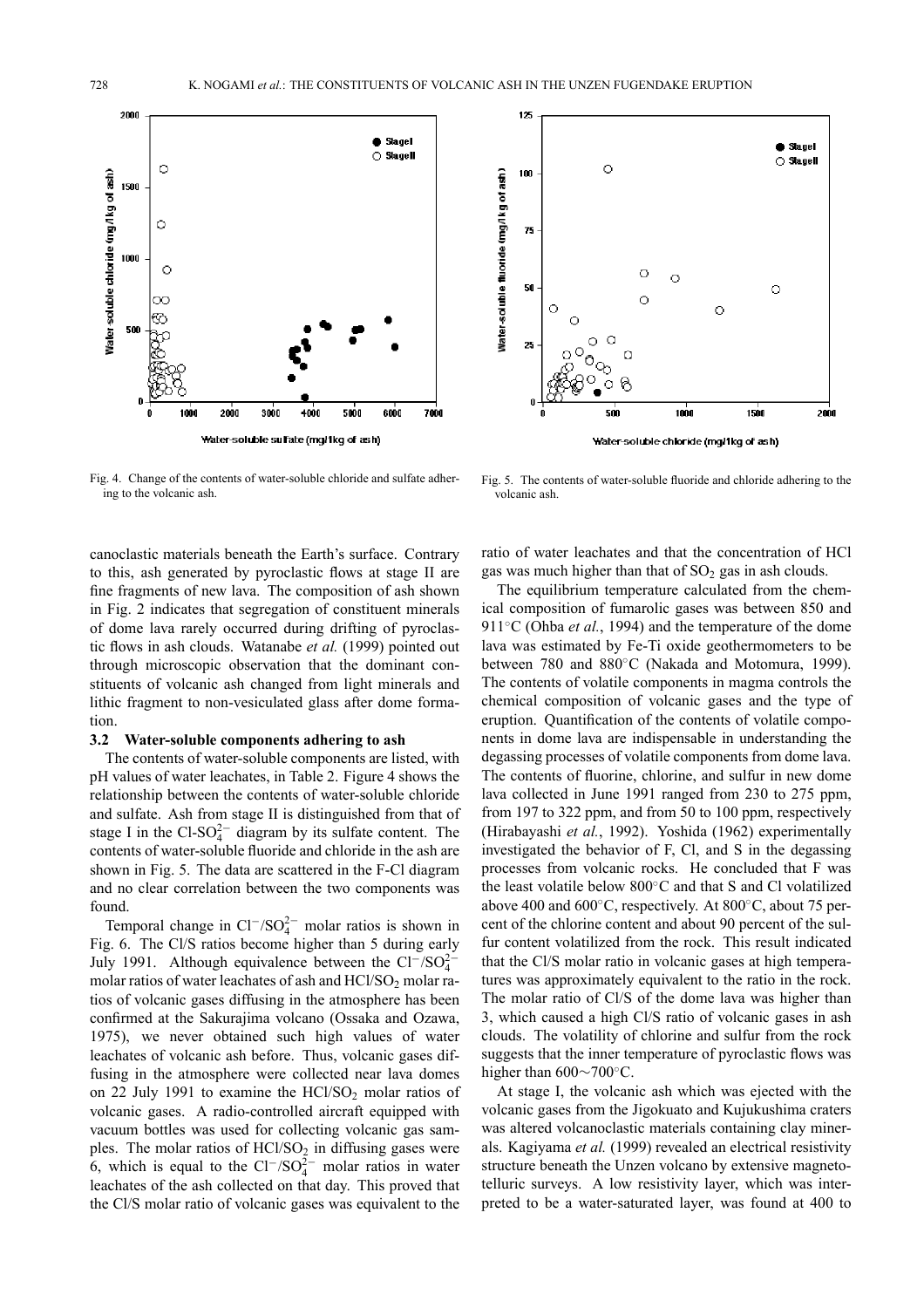

Fig. 6. Variation of Cl/S molar values in the ash leachates.

Table 3. Chemical composition of volcanic gases from the Kujukushima crater of the Unzen Fugendake.

|               |                               |                | composition of gases exclusive |      |                 |     |       |                | composition of R-gas (vol. $\%$ ) |                 |      |
|---------------|-------------------------------|----------------|--------------------------------|------|-----------------|-----|-------|----------------|-----------------------------------|-----------------|------|
|               |                               |                | of water (vol. $\%$ )          |      |                 |     |       |                |                                   |                 |      |
| Date          | Temp ( $\mathrm{^{\circ}C}$ ) | $H2O$ (vol. %) | SO <sub>2</sub>                | H, S | CO <sub>2</sub> | R   | He    | H <sub>2</sub> | N,                                | CH <sub>4</sub> | Ar   |
| Nov. 18, 1990 | 115                           | 99.7           | $n.d.*$                        | 11.8 | 82.6            | 5.6 | 0.029 | 34.4           | 65.4                              | 0.21            | n.a. |
| Nov. 19, 1990 | 116                           | 99.7           | n.d.                           | 14.9 | 80.1            | 5.0 | 0.018 | 27.8           | 71.7                              | 0.47            | n.a. |
| Dec. 3, 1990  | 96.8                          | 96.8           | 0.06                           | 4.4  | 93.8            | 1.7 | 0.064 | 79.8           | 19.5                              | 0.67            | n.a. |
| Dec. 20, 1990 | 98                            | 97.7           | ${<}0.0$                       | 5.6  | 92.0            | 2.4 | 0.045 | 58.3           | 41.4                              | 0.26            | 0.27 |

n.d.∗: not detected, n.a.∗∗: not analyzed.

500 m above sea level throughout the Fugendake area. The aquifer beneath the Jigokuato crater was only a few hundred meters deep. They considered that the occurrence of phreatomagmatic eruptions was due to the interaction of ascending magma with the shallow aquifer beneath the Jigokuato crater.

There was a high water-soluble chloride and sulfate content in the ash from stage I. Volcanic gases collected at the Kujukushima crater on 18 November 1990 were mainly composed of  $CO<sub>2</sub>$  exclusive of  $H<sub>2</sub>O$ . Hydrogen chloride and sulfur dioxide gases were negligible (Table 3). These results indicate that the hydrogen chloride and sulfur dioxide in the volcanic gases were absorbed in "wet" debris in the shallow aquifer beneath the Jigokuato crater.

At stage II, the volcanic ash was very fine fragments of new lava. Ash rose with the volcanic gases forming ash clouds when pyroclastic flows descended along the valley. Water-soluble matter formed on the surface of the ash through the reaction of fresh lava fragments with the volcanic gases. The reaction of dry rock fragments with hightemperature volcanic gases led us to expect a decrease in the content of water-soluble components in the ash. The content of water-soluble sulfate in the ash at this stage decreased considerably, as we expected. However, the concentration of hydrogen chloride in the ash clouds was much higher than

that of sulfur dioxide, which obstructed the decrease in the water-soluble chloride content in ashes.

## **4. Conclusions**

Observation of live volcanic phenomena at the Unzen Fugendake volcano during the long-term eruption from 1990 to 1995 provided us with some important new data on volcanology. The change of volcanic activity from a phreatic and phreatomagmatic eruptions to a magmatic eruption with pyroclastic flows in May 1991 was one of the big volcanic events of this long-term eruption.

Volcanic ash ejected by phreatic and phreatomagmatic eruptions at stage I were products of the alteration of old Fugendake lava and volcanoclastic materials beneath the Earth's surface. At this stage, the volcanic ash had a high content of water-soluble components. Dissolution of hydrogen chloride and sulfur dioxide gases into wet debris beneath the summit crater caused great adhesion of watersoluble components to the ash.

On the other hand, the ash which was generated by pyroclastic flows during stage II were fine fragments of new dome lava. Water-soluble matter was formed on the surface of the ash through the reaction of volcanic gases with dry lava fragments in ash clouds. The considerable decrease in the water-soluble sulfate content in the ash was due to the re